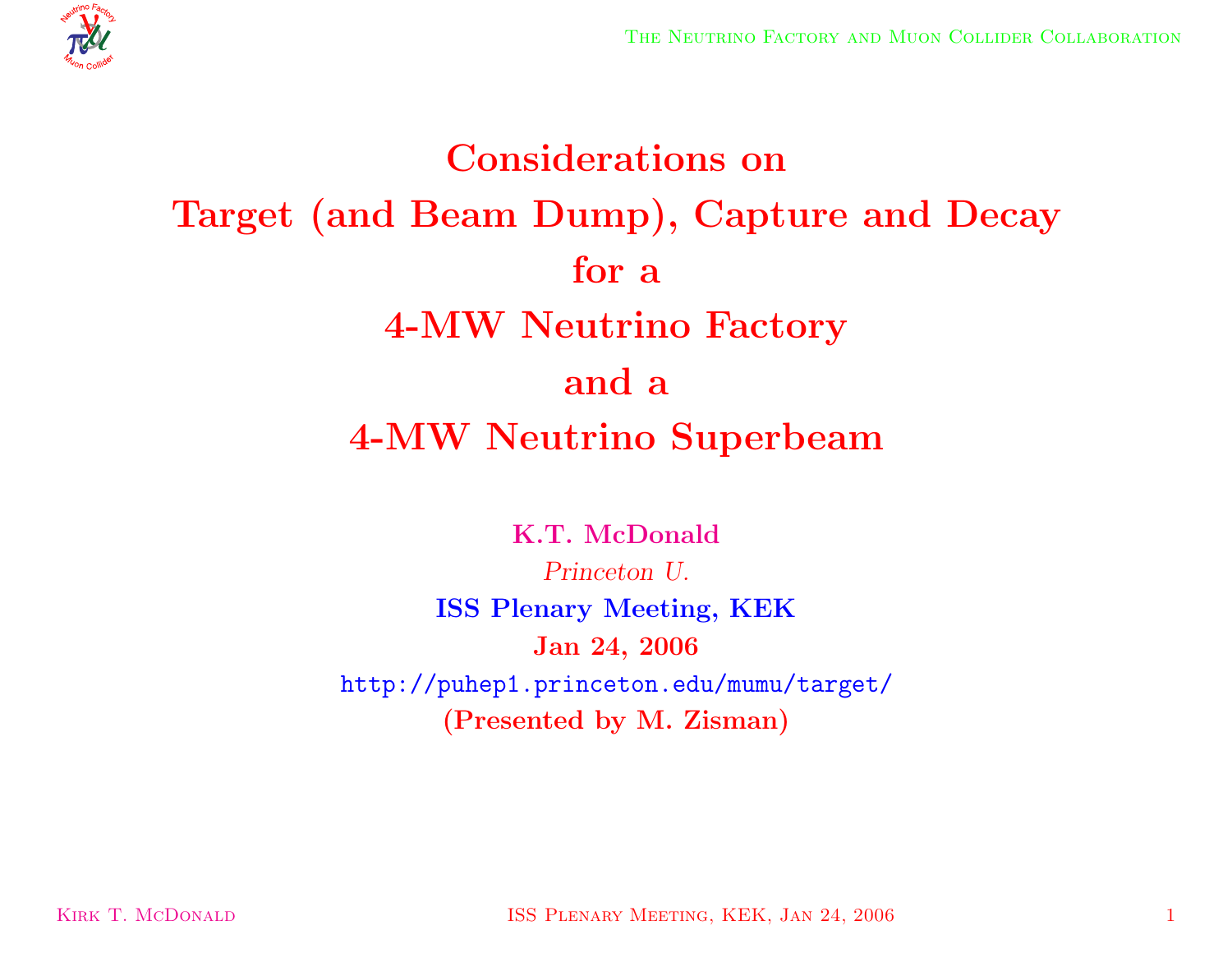

#### **The Context**

- Physics: Nature presents us with the opportunity to explore the richness of the  $\mathbf{mixing}$  of  $\mathbf{massive}\text{ }\mathbf{neutrinos:}\text{ Mass}$   $\mathbf{hierarchy,}\sin^2\theta_{13},\text{ }CP\text{ violation.}$
- *•* **Neutrino Beams:**
	- $-$  **Superbeam neutrinos from**  $\pi^{\pm} \to \mu^{\pm} \nu_{\mu} (\overline{\nu}_{\mu}).$  **(Pions from**  $pA \to \pi^{\pm} X.$ **)**
	- $-$  Factory neutrinos from  $\bm{\mu}^\pm \to e^\pm \overline{\bm{\nu}}_{\bm{\mu}} \bm{\nu}_e (\bm{\nu}_{\bm{\mu}} \overline{\bm{\nu}}_e)$ . (Muons from  $\bm{\pi}^\pm \to \bm{\mu}^\pm \bm{\nu}_{\bm{\mu}} (\overline{\bm{\nu}}_{\bm{\mu}})$ .)
	- $\rightarrow$   $\beta$ -beam neutrinos from  ${}^6\textrm{He} \rightarrow {}^6\textrm{Lie}^-\overline{\nu}_e,$   ${}^{18}\textrm{Ne} \rightarrow {}^{18}\textrm{Fe}^+\nu_e$  (not discussed here).
- *•* **Detectors: Cheapest large detectors are calorimeters with no magnetic field.**
	- $\Rightarrow$  Cheapest to study  $\nu_\mu \rightarrow \nu_e$  oscillations with a sign-selected source.
	- <sup>⇒</sup> **Long time to study both neutrino and antineutrino oscillations.**
	- **Alternatives to permit simultaneous studies of neutrinos and antineutrinos:**
	- $-$  **Magnetized iron calorimeter with Neutrino Factory**  $(\mu^{\pm}$  **only).**
	- **– Magnetized liquid argon detector with Superbeam and/or Neutrino Factory.**  $($  Only magnetized LAr detector can distinguish  $e^{\pm}$ . $)$

**(Neutrino Factory needs magnetized detector even if sign-selected beam.)**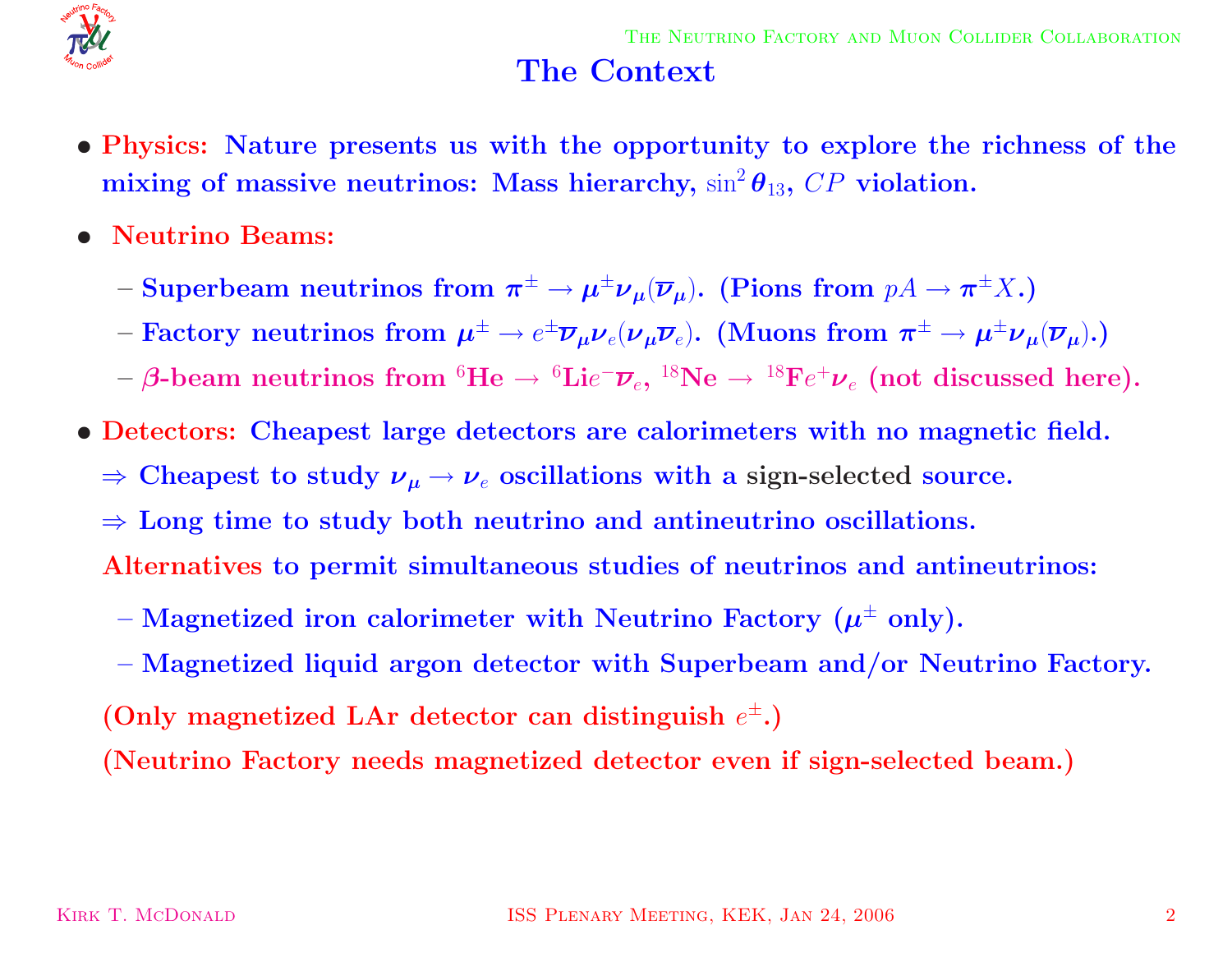

## **4-MW Proton Beam**

- *•* **10-30 GeV appropriate for both Superbeam and Neutrino Factory.**  $\Rightarrow$  **0.8-2.5**  $\times 10^{15}$   $p$ ps; **0.8-2.5**  $\times 10^{22}$  protons per year of  $10^{7}$  s.
- Rep rate 15-50 Hz at Neutrino Factory, as low as 2 Hz for Superbeam.
	- $\Rightarrow$  **Protons per pulse from 1.6**  $\times10^{13}$  to  $1.25$   $\times10^{15}$ .
	- $\Rightarrow$  **Energy** per pulse from 80 kJ to 2 MJ.
- *•* **Small beam size preferred:**

 $\approx 0.1 \text{ cm}^2 \text{ for Neutrino } \text{Factory, } \approx 0.2 \text{ cm}^2 \text{ for Superbeam.}$ 

- <sup>⇒</sup> **Severe materials issues for target AND beam dump.**
	- *•* **Radiation Damage.**
	- *•* **Melting.**
	- *•* **Cracking (due to single-pulse "thermal shock".**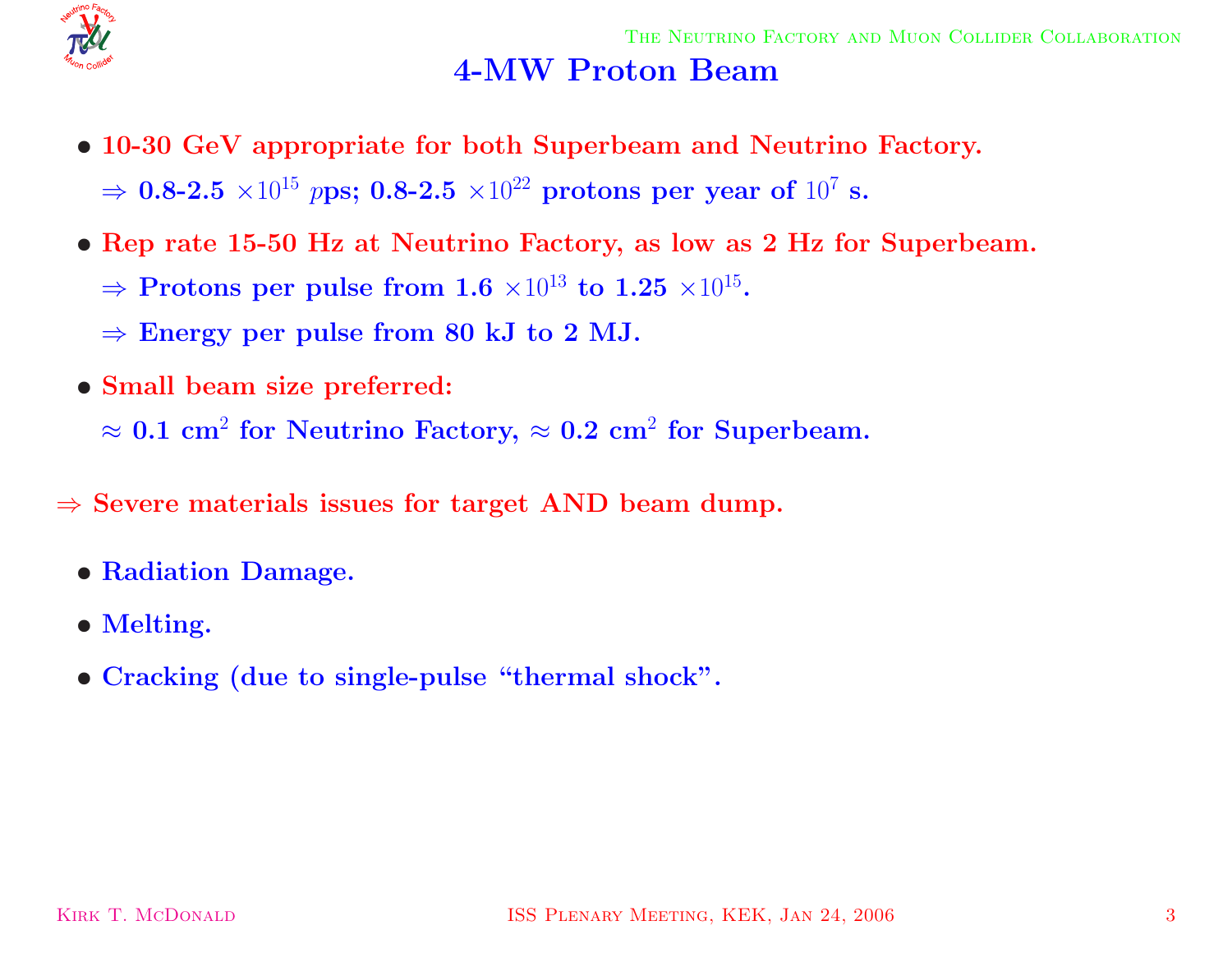

## **Radiation Damage**

The lifetime dose against radiation damage (embrittlement, cracking, ....) by protons  ${\bf f}$  **or**  ${\bf m}{\bf o}{\bf s}$   ${\bf t}$   ${\bf s}$   ${\bf a}{\bf b}{\bf o}{\bf u}{\bf t}$   $10^{22}/{\bf cm}^2$ .

 $\Rightarrow$  Target lifetime of about 5-14 days at a Neutrino Factory (and 9-28 days at a **Superbeam).**

<sup>⇒</sup> **Mitigate by frequent target changes, moving target, liquid target, ...**

## **Remember the Beam Dump**

Target of 2 interaction lengths  $\Rightarrow$  1/7 of beam is passed on to the beam dump.

**Long distance from target to dump at <sup>a</sup> Superbeam,**

- $\Rightarrow$  **Beam** is much less focused at the dump than at the target,
- <sup>⇒</sup> **Radiation damage to the dump not <sup>a</sup> critical issue (Superbeam).**

**Short distance from target to dump at <sup>a</sup> Neutrino Factory,**

- $\Rightarrow$  **Beam** still tightly focused at the dump,
- $\Rightarrow$  Frequent changes of the beam dump, or a moving dump, or a liquid dump.

A liquid beam dump is the most plausible option for a Neutrino Factory, independent of the choice of target. (This is so even for a 1-MW Neutrino Factory.)

The proton beam should be tilted with respect to the axis of the capture system at a Neutrino Factory, so that the beam dump does not absorb the captured  $\pi$ 's and  $\mu$ 's. KIRK T. MCDONALD **ISS PLENARY MEETING, KEK, JAN 24, 2006** 4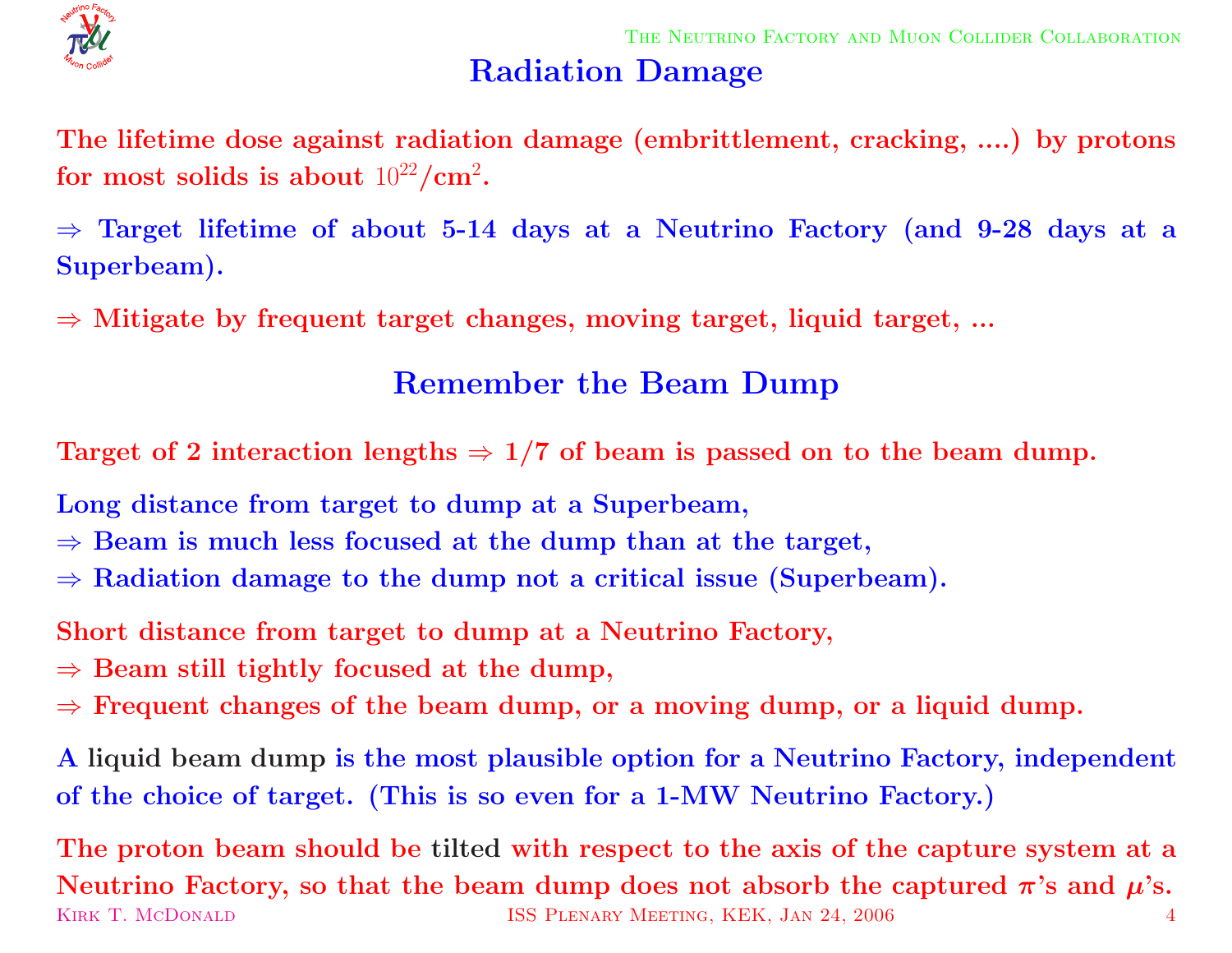

THE NEUTRINO FACTORY AND MUON COLLIDER COLLABORATION

# **Target and Capture Topologies: Toroidal Horn**

The traditional topology for efficient capture of secondary pions is a toroidal "horn" **(Van der Meer, 1961).**

- $\bullet$  Collects only one sign,  $\Rightarrow$  Long data runs, but nonmagnetic detector (Superbeam).
- *•* **Inner conductor of toroid very close to proton beam.**
	- $\Rightarrow$  **Limited** life due to radiation damage at 4 MW.
	- <sup>⇒</sup> **Beam, and beam dump, along magnetic axis.**
	- <sup>⇒</sup> **More compatible with Superbeam than with Neutrino Factory.**

**Carbon composite target with He gas**

**cooling** (BNL study): Mercury jet target (CERN SPL study):



If desire secondary pions with  $E_\pi \lesssim$  5 GeV (Neutrino Factory), a high-Z target is  ${\bf f}$  avored, but for  $E_\pi\gtrsim10\,{\, {\rm GeV}}$  (some Superbeams), low  $Z$  is preferred. KIRK T. MCDONALD **ISS PLENARY MEETING, KEK, JAN 24, 2006** 5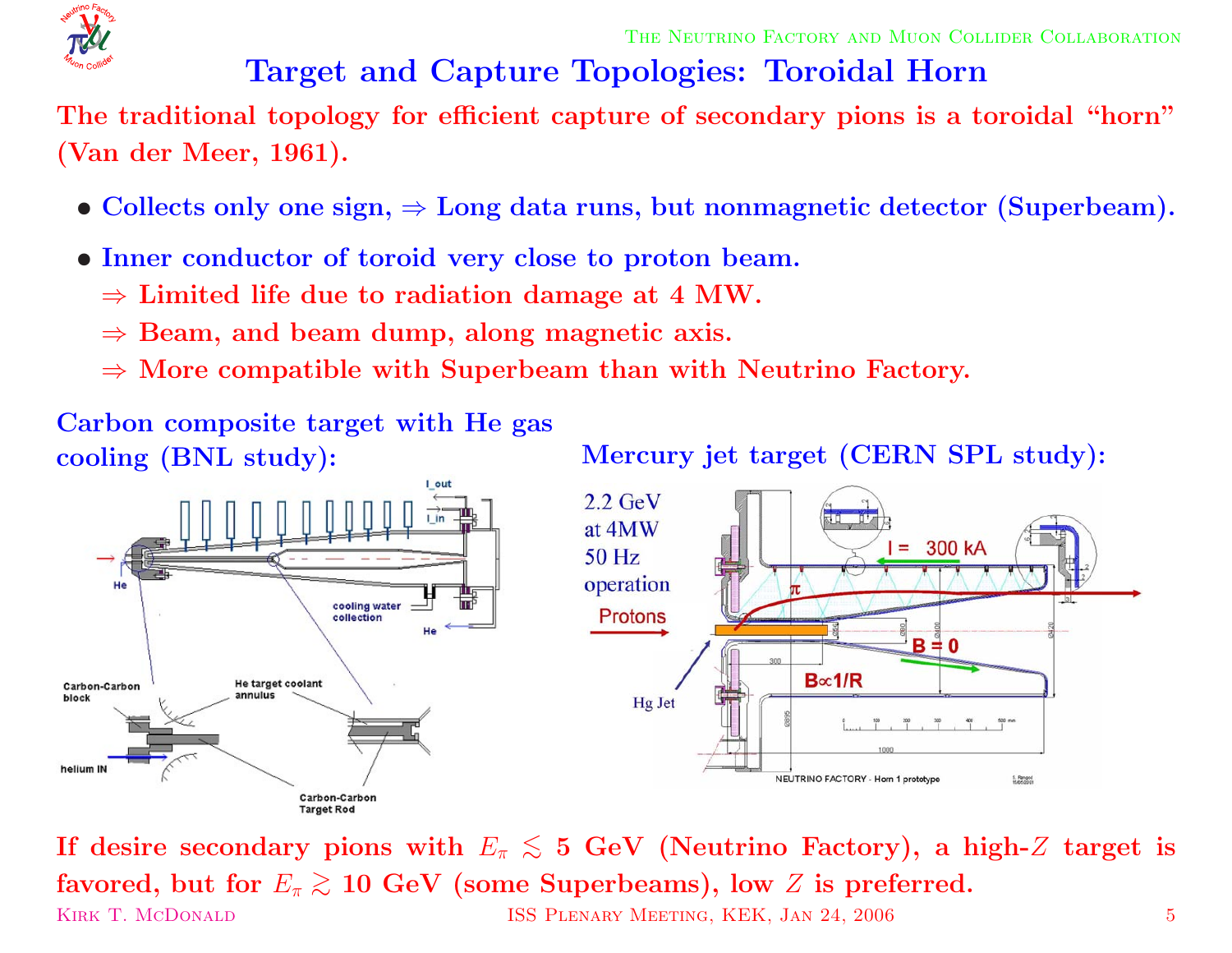

# **Target and Capture Topologies: Solenoid**

**Palmer (1994) proposed <sup>a</sup> solenoidal capture system for <sup>a</sup> Neutrino Factory.**

- Collects both signs of  $\pi$ 's and  $\mu$ 's,  $\Rightarrow$  Shorter data runs (with magnetic detector).
- *•* **Solenoid coils can be some distance from proton beam.**

⇒ > ∼ **4 year life against radiation damage at 4 MW.**

<sup>⇒</sup> **Proton beam readily tilted with respect to magnetic axis.**

 $\Rightarrow$  **Beam dump** out of the way  $\mathbf{p}$  **of** secondary  $\boldsymbol{\pi}$ 's and  $\boldsymbol{\mu}$ 's.

**Mercury jet target and proton beam tilt downwards with respect to the horizontal magnetic axis of the capture system.**

**The mercury collects in <sup>a</sup> pool that serves as the beam dump (Neutrino Factory Study 2):**



KIRK T. MCDONALD **ISS PLENARY MEETING, KEK, JAN 24, 2006** 6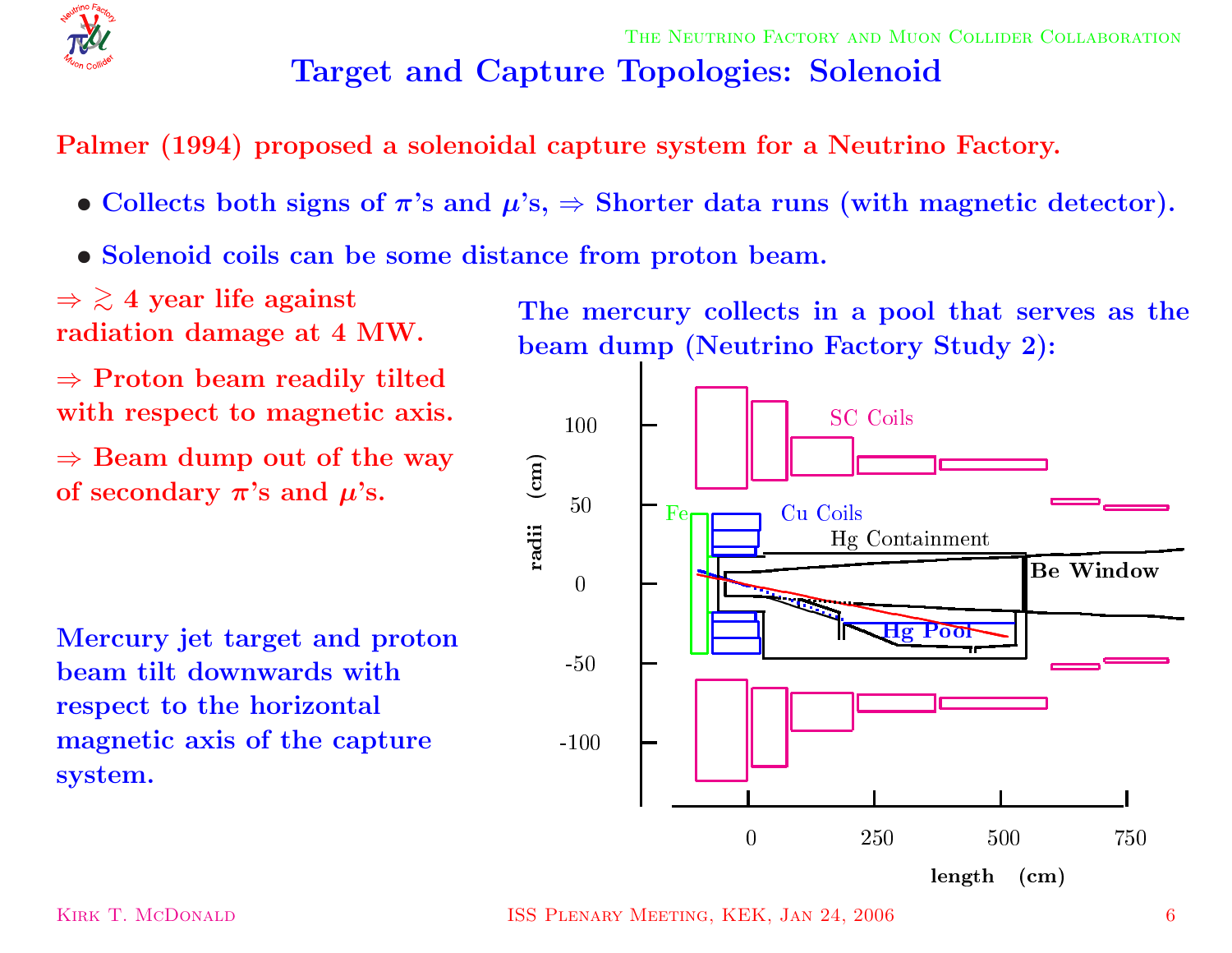

# **Solenoid Capture System for <sup>a</sup> Superbeam**

- Pions produced on axis inside the (uniform) solenoid have zero canonical angular  $\bf{momentum},\ L_z=r(P_\phi+eA_\phi/c)=0,\ \Rightarrow P_\phi=0\,\ {\bf on\,\, exiting\,\,the\,\,solenoid.}$
- If the pion has made exactly  $1/2$  turn on its helix when it reaches the end of the solenoid, then its initial  $P_r$  has been rotated into a pure  $P_\phi, \, \Rightarrow \, P_\bot = 0$  on exiting **the solenoid.**
- <sup>⇒</sup> **Point-to-parallel focusing for**

 $P_\pi=eBd/(2n+1)\pi c.$ 

<sup>⇒</sup> **Narrowband (less background) neutrino beams of energies**

$$
E_{\nu} \approx \frac{P_{\pi}}{2} = \frac{eBd}{(2n+1)2\pi c}.
$$



$$
\frac{1.27M_{23}^2[\mathbf{eV}^2] L[\mathbf{km}]}{E_{\nu}[\mathbf{GeV}]} = \frac{(2n+1)\pi}{2}.
$$

**(Marciano, hep-ph/0108181)**



 ${\bf Study\ both\ \ \nu\ and\ \ \bar\nu\ at\ the\ same\ time.}$  $\Rightarrow$  Detector must identify sign of  $\mu$  and  $e$ . <sup>⇒</sup> **Magnetized liquid argon TPC. (astro-ph/0105442).**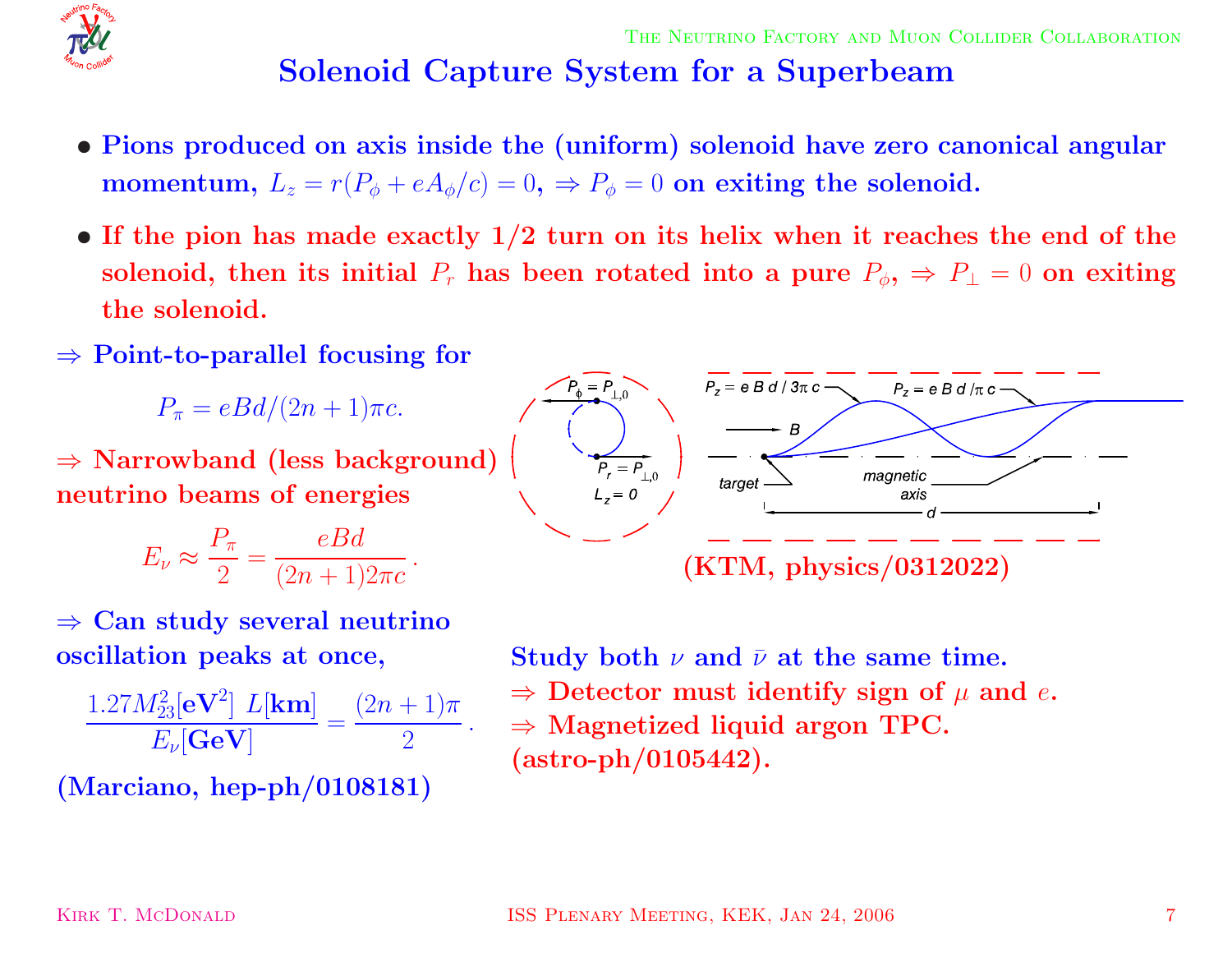

## **Thermal Issues for Liquid Targets (Neutrino Factory)**

**Liquid target/dump using mercury, or <sup>a</sup> Pb-Bi alloy.**

- $\approx 400$   $\mathrm{J}/\mathrm{gm}$  to vaporize  $\mathrm{Hg}$  (from room temp),
- $\Rightarrow$  Need flow of  $>10^4$  g/s  $\approx$  1 l/s in target/dump to avoid boiling in a 4-MW beam.

Neutrino Factory Study 2 design has  $1.5$   $1/s$  flow of Hg, so no critical thermal issues.

Energy deposited in the mercury target (and dump) will cause dispersal, but at benign **velocities (10-50 m/s).**



1-cm-diameter Hg jet in 2e12 protons at  $t = 0, \, 0.75, \, 2, \, 7, \, 18 \, \, \mathrm{ms}$  (BNL E-951, 2001).

$$
\textbf{Model (Sieves):} \qquad v_{\text{dispersal}} = \frac{\Delta r}{\Delta t} = \frac{r\alpha\Delta T}{r/v_{\text{sound}}} = \frac{\alpha U}{C} v_{\text{sound}} \approx 12.5 \, \text{m/s for } U \approx 25 \, \text{J/g.}
$$

 $\mathbf{Data:}~~v_{\text{dispersal}} \approx \mathbf{10}~\mathbf{m/s}~\mathbf{for}~U \approx \mathbf{25}~\mathbf{J/g}.$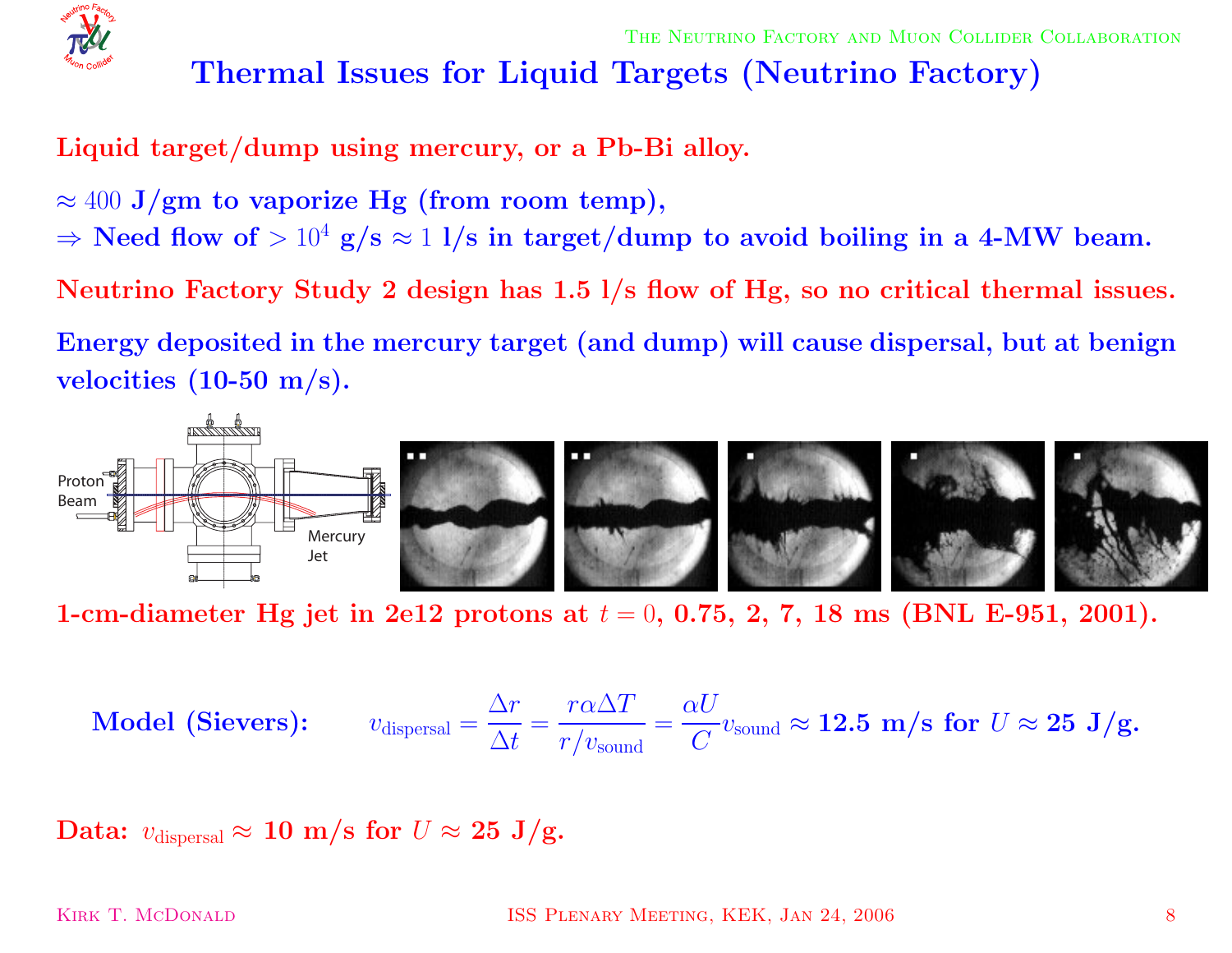

# **Thermal Issues for Solid Targets (Superbeams), <sup>I</sup>**

The quest for efficient capture of secondary pions precludes traditional schemes to cool a solid target by a liquid. (Absorption by plumbing; cavitation of liquid.)

A solid, radiation-cooled stationary target in a 4-MW beam will equilibrate at about  $2500 \text{ C.} \Rightarrow \text{ Carbon is only candidate for this type of target.}$ 

**(Carbon target must be in He atmosphere to suppress sublimation.)**

A moving band target (tantalum) could be considered (if capture system is toroidal).

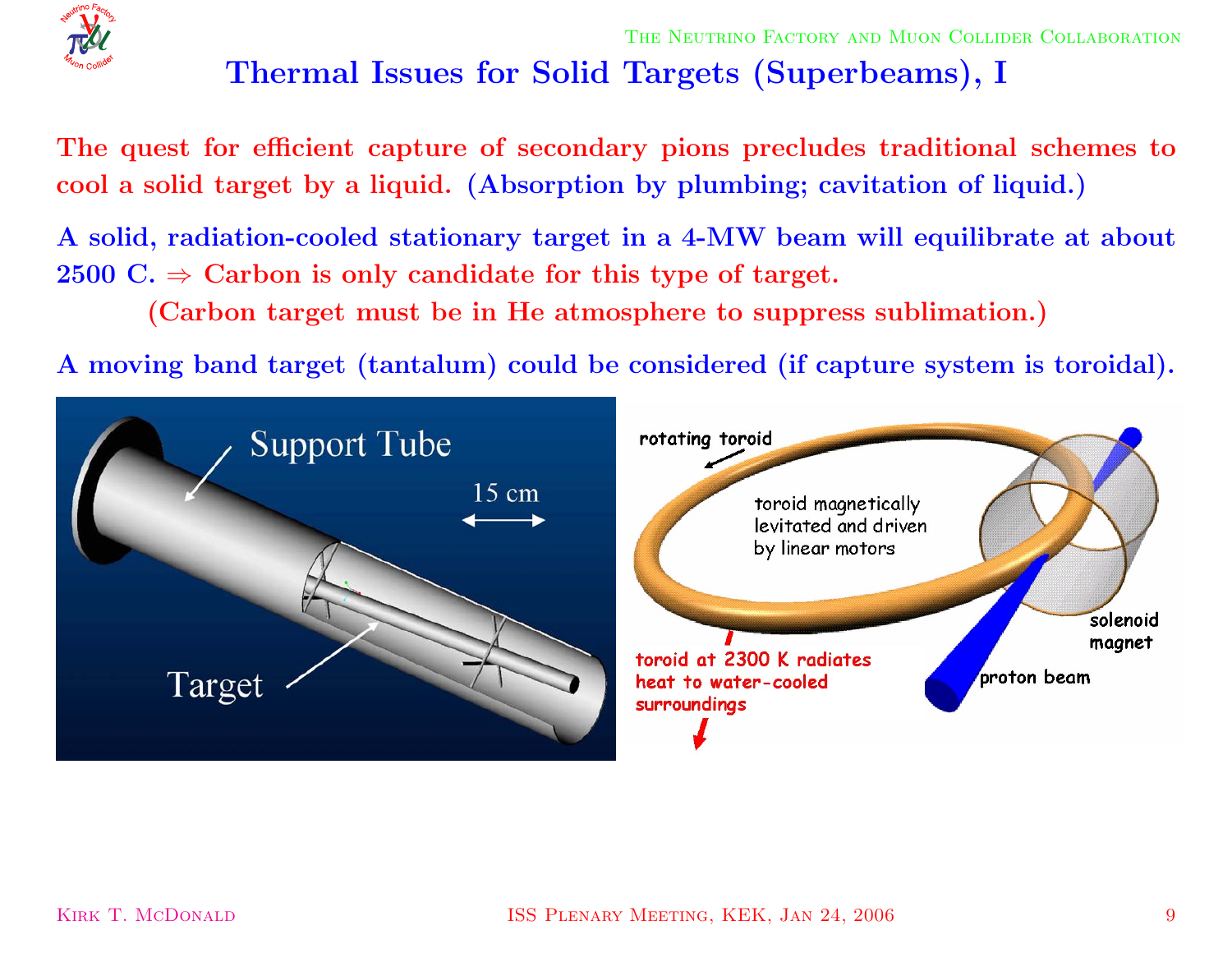

## **Thermal Issues for Solid Targets (Superbeams), II**

When beam pulse length  $t$  is less than target radius  $r$  divided by speed of sound  $v_{\rm sound},$ **beam-induced pressure waves (thermal shock) are <sup>a</sup> major issue.**

Simple model: if  $U=$  beam energy deposition in, say, Joules/g, then the instantaneous  ${\bf t}$  **emperature**  ${\bf r}$  **ise**  $\Delta T$  **is given by** 

$$
\Delta T = \frac{U}{C}, \quad \text{where } C = \text{heat capacity in Joules/g/K.}
$$

The <code>temperature</code> rise leads to a strain  $\Delta r/r$  given by

$$
\frac{\Delta r}{r} = \alpha \Delta T = \frac{\alpha U}{C},
$$
 where  $\alpha$  = thermal expansion coefficient.

 $\bf{The \ strain \ leads \ to \ a \ stress \ } P \ (= \rm force/area) \ given \ by$ 

$$
P = E \frac{\Delta r}{r} = \frac{E \alpha U}{C},
$$
 where  $E$  = modulus of elasticity.

 ${\bf In\ many\ metals,\ the\ tensile\ strength\ obeys\ } P \approx 0.002E,\ \alpha \approx 10^{-5},\ {\bf and}\ \ C \approx 0.3\ {\bf J/g/K,}$ **in which case**

$$
U_{\text{max}} \approx \frac{PC}{E\alpha} \approx \frac{0.002 \cdot 0.3}{10^{-5}} \approx 60 \text{ J/g}.
$$

 $\Rightarrow$  Best candidates for solid targets have high strength (Vasomax, Inconel, TiAl6V4) **and/or low thermal expansion (Superinvar, Toyata "gum metal", carbon-carbon composite).**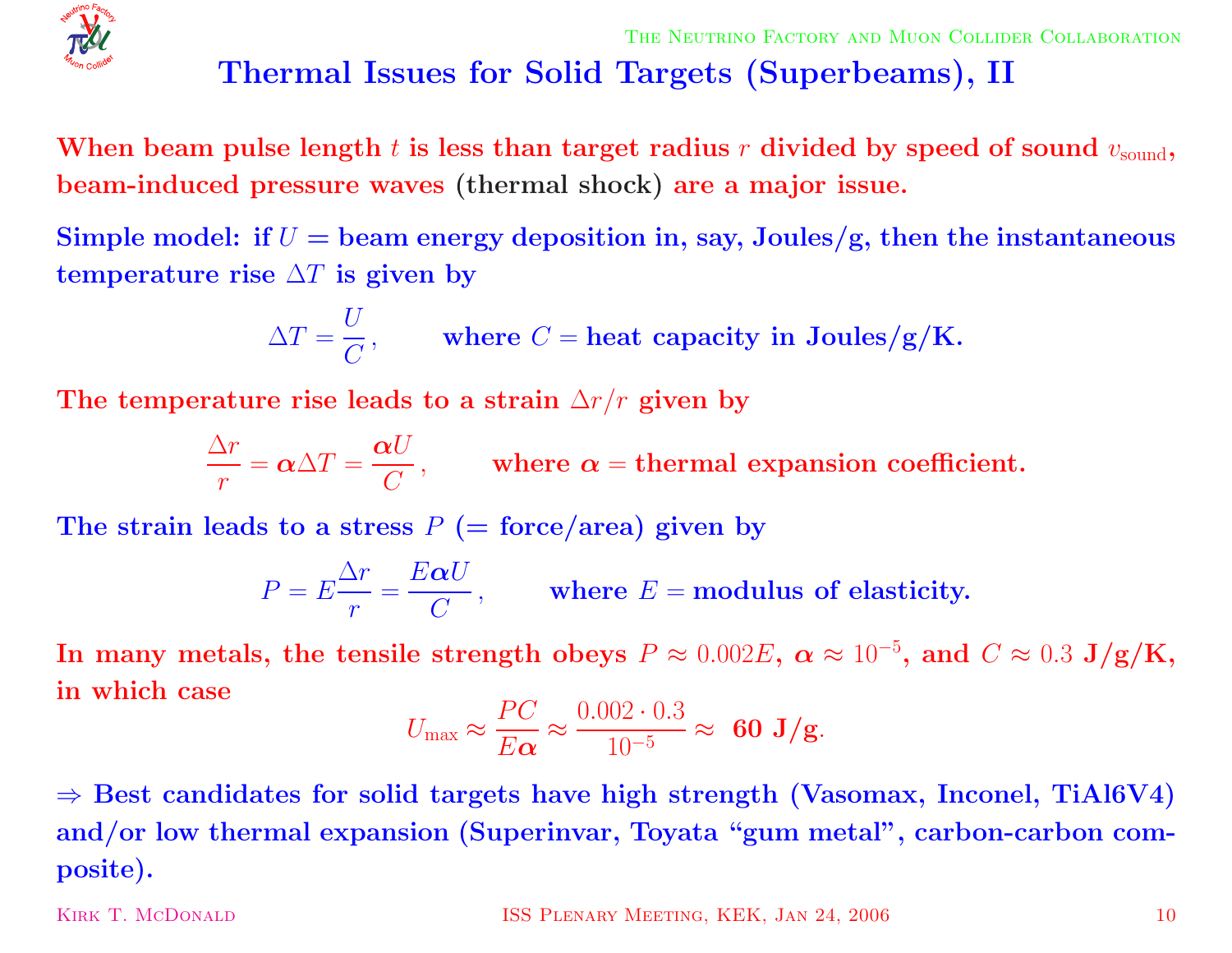

## **How Much Beam Power Can <sup>a</sup> Solid Target Stand?**

**How many protons are required to deposit <sup>60</sup> J/g in <sup>a</sup> material?**

What is the maximum beam power this material can withstand without cracking, for **<sup>a</sup> 10-GeV beam at 10 Hz with area 0.1 cm** 2**.**

Ans: If we ignore "showers" in the material, we still have  $dE/dx$  ionization loss,  ${\bf of~about~1.5~MeV/g/cm^2}.$ 

 ${\bf Now,\ 1.5\,\ MeV} = 2.46\times 10^{-13}$  J, so  $60$  J/ g requires a proton beam intensity of  $60/(2.4 \times 10^{-13}) = 2.4 \times 10^{14}/\text{cm}^2$ .

 ${\bf So,\ P_{\max}\approx10\ {\bf Hz}\cdot10^{10}\ {\bf eV}\cdot1.6\times10^{-19}\ {\bf J/eV}\cdot2.4\times10^{14}/{\bf cm}^2\cdot0.1\ {\bf cm}^2\approx4\times10^5\ {\bf J/s}=\ {\bf 0.4\ MW}.$ 

If solid targets crack under singles pulses of 60 J/g, then safe up to only 0.4 MW **beam power!**

**Empirical evidence is that some materials survive 500-1000 J/g,**  $\Rightarrow$  May survive 4 MW if rep rate  $\gtrsim 10$  Hz.

**Ni target in FNAL** p**bar source: "damaged but not failed" for peak energy deposition of <sup>1500</sup> J/g.**





KIRK T. MCDONALD **ISS PLENARY MEETING, KEK, JAN 24, 2006** 11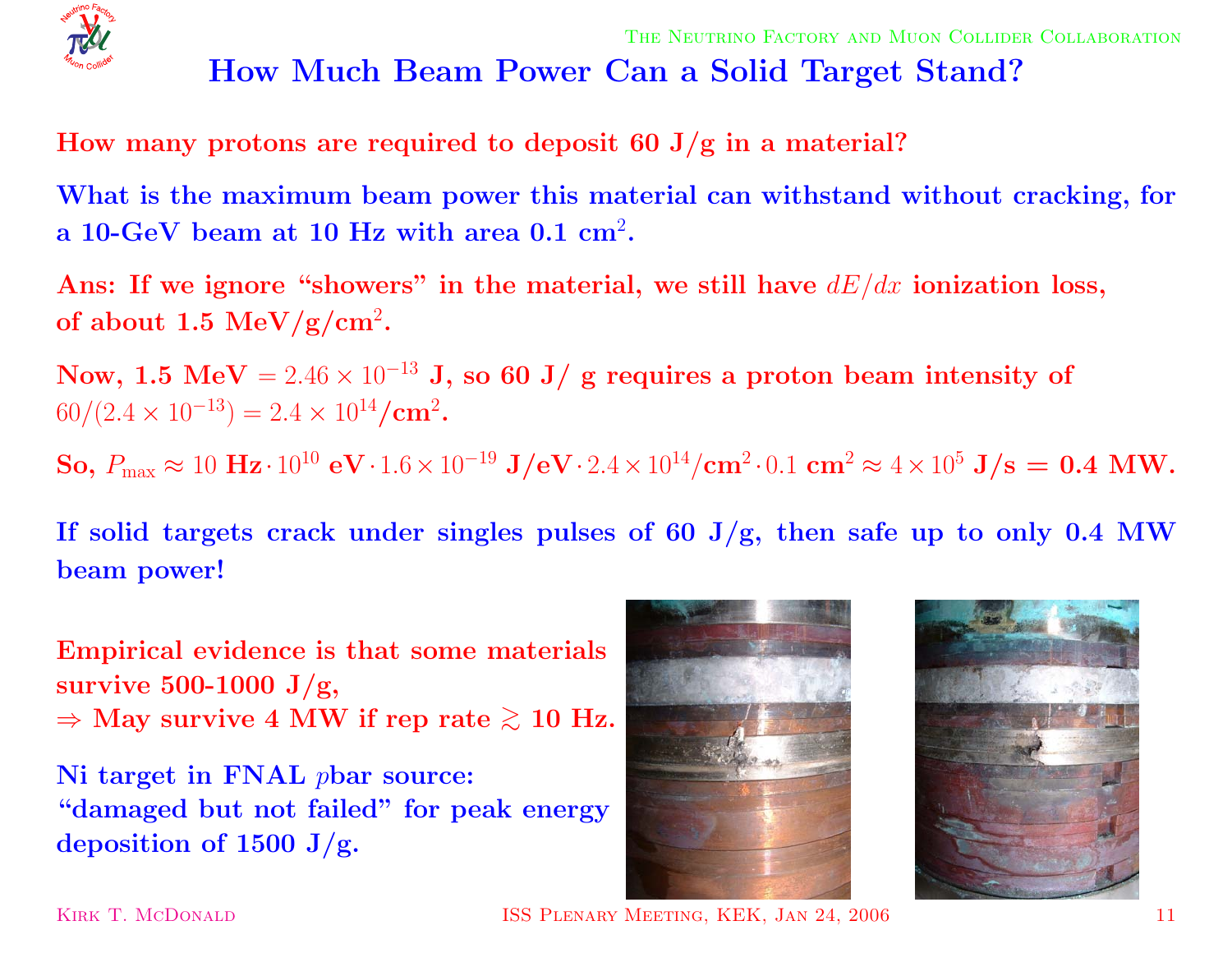

THE NEUTRINO FACTORY AND MUON COLLIDER COLLABORATION **Magnetic Issues for Moving Targets**

**Conducting materials that move through nonuniform magnetic field experience eddy-** $\text{current effects,} \Rightarrow \text{Forces on entering or leaving a solenoid (but not at its center).}$ 

 $\Rightarrow$  Free jet of radius  $r$  cannot pass through a horizontal solenoid of diameter  $D$  unless

$$
v > \frac{3\pi\sigma r^2B_0^2}{32\rho D} \approx 6\left[\frac{r}{1 \text{ cm}}\right]^2 \text{ m/s}, \quad \text{for Hg or Pb-Bi jet, } D = 20 \text{ cm}, B_0 = 20 \text{ T}.
$$

 $50\text{-}\mathrm{Hz}$  rep rate requires  $v\,=\,20\,$  m/s for new target each pulse, so no problem for baseline design with  $r = 0.5$  cm. The associated eddy-current heating is negligible.

[Small droplets pass even more easily, and can fall vertically with no retardation.]

**A liquid jet experiences <sup>a</sup> quadrupole shape distortion if tilted with respect to the solenoid axis. This is mitigated by the upstream iron plug that makes the field more uniform.**

**Magnetic damping of surface-tension waves (Rayleigh instability) observed in CERN-Grenoble tests (2002).**

**The beam-induced dispersal will be partially damped also (Samulyak).**

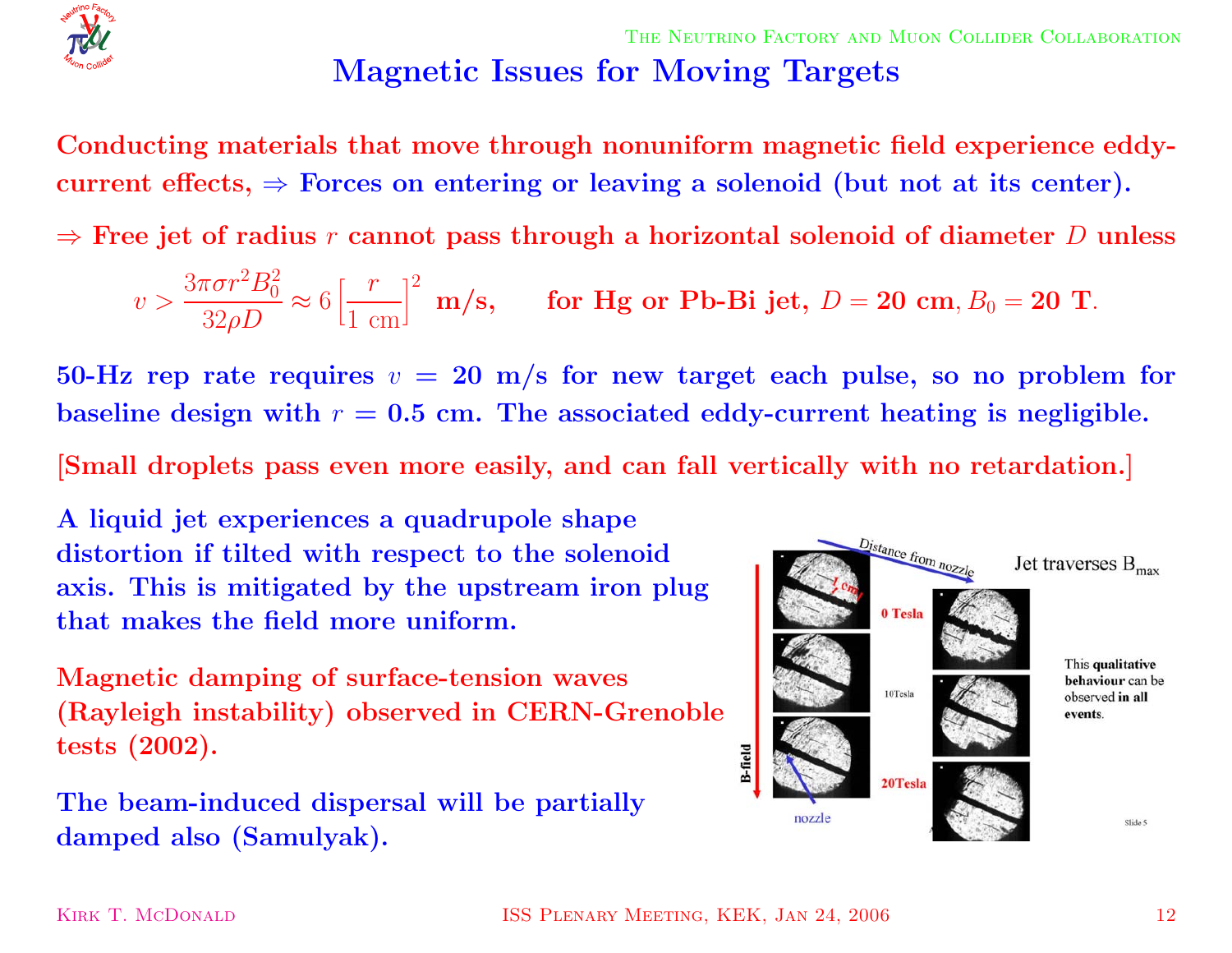

## **DRAFT Recommendations**

This presentation ends with a preliminary set of recommendations on a baseline, alternatives, and relevant R&D for target, dump, capture and decay at a 4-MW **Neutrino Factory and <sup>a</sup> 4-MW Neutrino Superbeam.**

**These draft recommendations are the personal opinion of KTM.**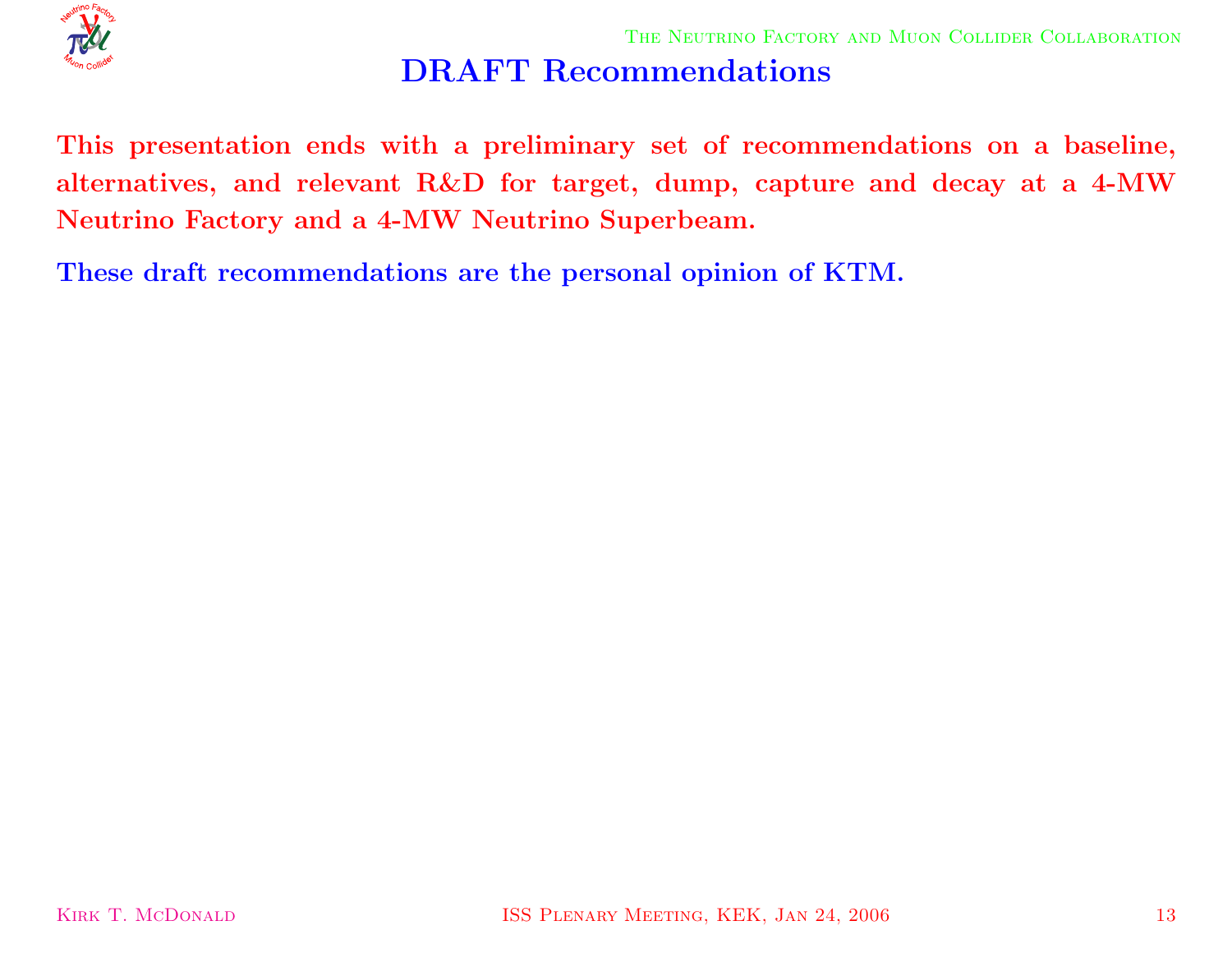

THE NEUTRINO FACTORY AND MUON COLLIDER COLLABORATION

## **Neutrino Factory: Baseline**

## **The baseline is essentially that of the Neutrino Factory Study 2, http://www.cap.bnl.gov/mumu/studyii/**



- $\bullet$  Solenoidal capture magnet ( $\approx 20$  T) with adiabatic transition to solenoidal decay  $\bf{channel}\ (\approx 1\ T).$
- Continuous, free mercury jet target ( $r = 0.5$  cm,  $v = 20$  m/s) tilted at 100 mrad **to magnetic axis.**
- *•* **Beam dump <sup>=</sup> pool of mercury fed by the target jet.**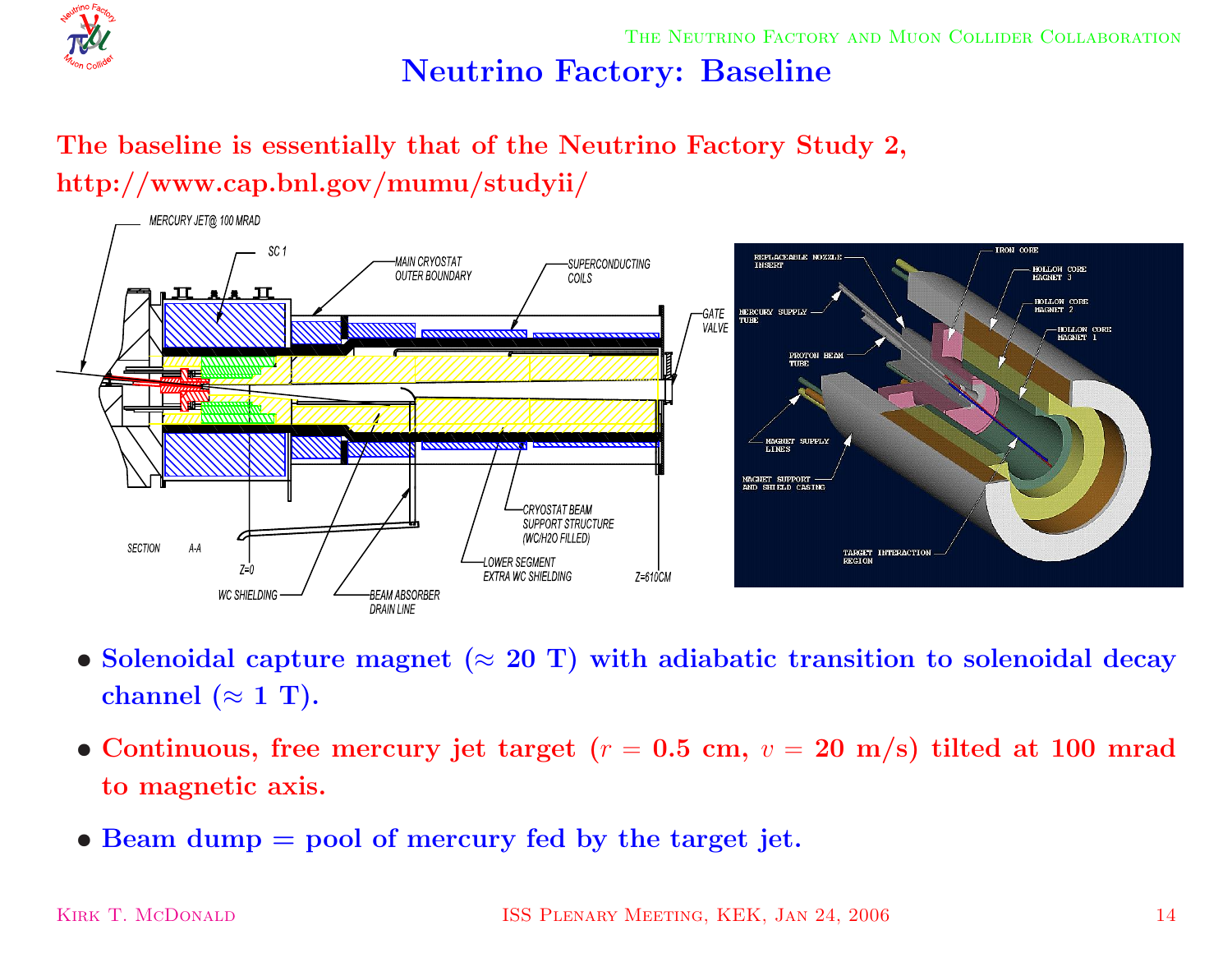

#### **Neutrino Factory: Alternatives**

**No alternatives have been proposed to the mercury pool beam dump.**

**No alternatives have been proposed to the solenoidal decay channel.**

**Conceivable to use mercury pool + solid target, but not recommended.**

Toroidal capture system not recommended as provides only one sign of muons, has awkward matching into a solenoidal decay channel, and is not well matched to use of **<sup>a</sup> mercury pool dump.**

#### **Neutrino Factory: R&D**

- Complete the proof-of-principle demonstration of mercury jet  $+$  proton beam  $+$ **15-T solenoid (CERN MERIT experiment in the TT2A line).**
- *•* **Continue simulations of thermal magnetohydrodynamical properties of the baseline system.**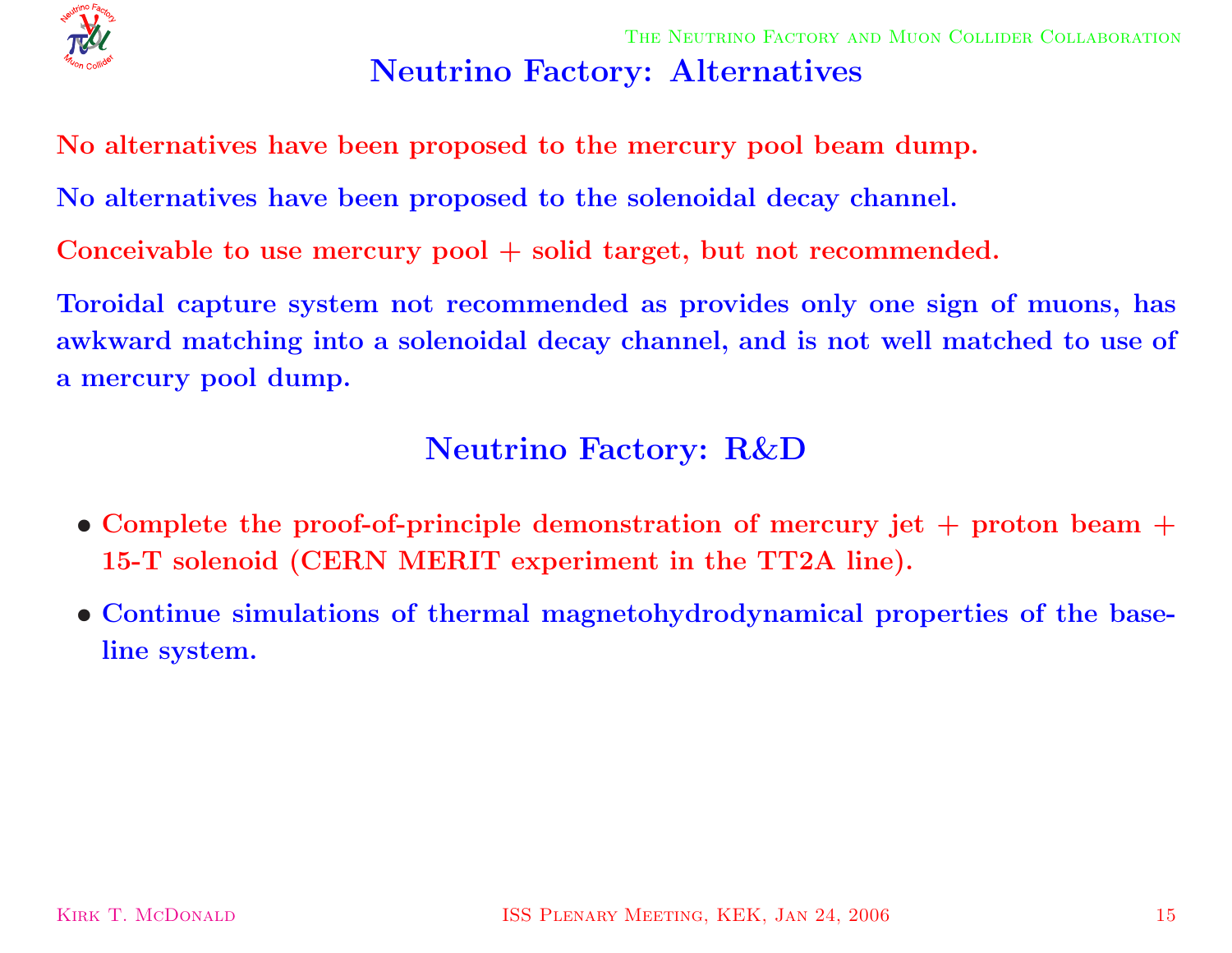

# **Neutrino Superbeam: Baseline**

This recommendation is particularly personal, and reflects KTM's belief that a 4-MW Neutrino Superbeam is some ways off, and should provide better capability **than simply scaling up present <sup>p</sup>lans for 0.4-MW beams.]**

- Capture and decay in a uniform solenoid magnet tuned to provide a "comb" of  ${\bf p}$   ${\bf p}$   ${\bf p}$   ${\bf p}$   ${\bf p}$   ${\bf p}$   ${\bf p}$   ${\bf p}$   ${\bf p}$   ${\bf p}$   ${\bf p}$   ${\bf p}$   ${\bf p}$   ${\bf p}$   ${\bf p}$   ${\bf p}$   ${\bf p}$   ${\bf p}$   ${\bf p}$   ${\bf p}$   ${\bf p}$   ${\bf p}$   ${\bf p}$   ${\bf p}$   ${\bf p}$   ${\bf p}$   ${\bf p}$   ${\bf p}$   ${\bf p}$   ${\bf p}$   ${\bf p}$   ${\bf p$ **maxima.**
- *•* **Conventional water-cooled copper dump at end of decay channel.**
- Carbon-carbon composite target in a He atmosphere, primarily radiation cooled.
- This option linked to use of a detector that can distinguish  $e^{\pm}$ , *i.e.*, a magnetized **liquid argon detector.**

## **Neutrino Superbeam: Alternative**

- Capture in a toroidal horn, followed by decay in zero magnetic field.
- *•* **Conventional water-cooled copper dump at end of decay channel.**
- Carbon-carbon composite target in a He atmosphere, primarily radiation cooled.
- $\bullet$  This option compatible with use of a nonmagnetic detector such as water Čerenkov.